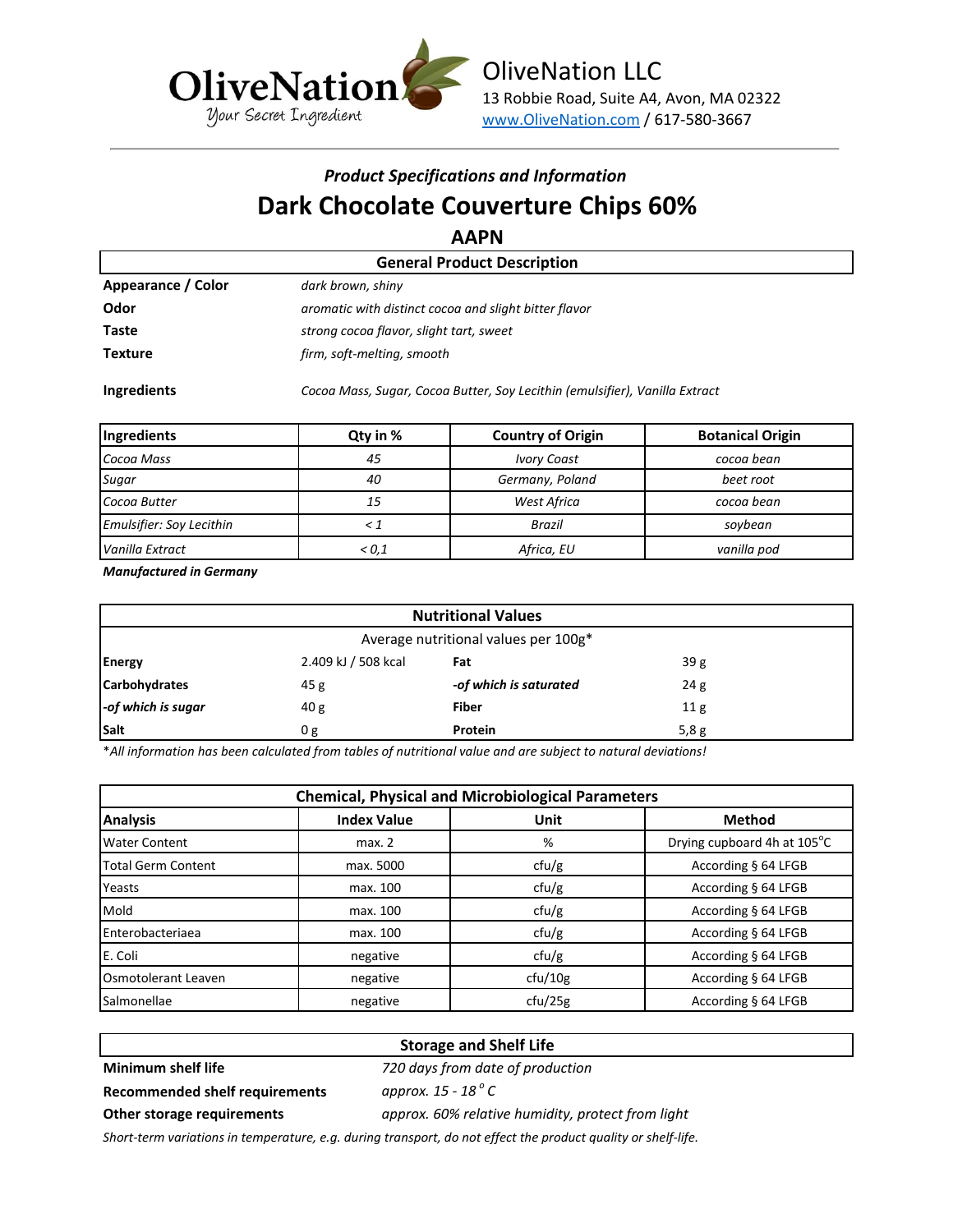

# *Product Specifications and Information* **Dark Chocolate Couverture Chips 60% AAPN**

| <b>Allergen Information</b>          |                             |    |                  |                                    |    |                    |
|--------------------------------------|-----------------------------|----|------------------|------------------------------------|----|--------------------|
| <b>Allergens</b>                     | <b>Contained in Product</b> |    |                  | <b>Risk of Cross-contamination</b> |    |                    |
|                                      | Yes                         | No | <b>Substance</b> | Yes                                | No | <b>Comment</b>     |
| Cereals containing gluten            |                             | X  |                  |                                    | X  |                    |
| Crustaceans                          |                             | X  |                  |                                    | X  |                    |
| Eggs                                 |                             | X  |                  |                                    | X  |                    |
| Fish                                 |                             | X  |                  |                                    | X  |                    |
| Peanuts                              |                             | X  |                  |                                    | X  |                    |
| Soy                                  | X                           |    | soy lecithin     |                                    | X  |                    |
| Milk                                 |                             | X  |                  | X                                  |    | milk powder        |
| <b>Nuts</b>                          |                             | X  |                  | X                                  |    | almonds, hazelnuts |
| <b>Almonds</b>                       |                             | X  |                  | X                                  |    | almonds            |
| <b>Pistachios</b>                    |                             | X  |                  |                                    | X  |                    |
| <b>Hazelnuts</b>                     |                             | X  |                  | X                                  |    | hazelnuts          |
| Celery                               |                             | X  |                  |                                    | X  |                    |
| <b>Mustard</b>                       |                             | X  |                  |                                    | X  |                    |
| Sesame Seeds                         |                             | X  |                  |                                    | X  |                    |
| <b>Sulphur Dioxide and Sulphites</b> |                             | X  |                  |                                    | X  |                    |
| Lupin                                |                             | X  |                  |                                    | X  |                    |
| Molluscs                             |                             | X  |                  |                                    | X  |                    |

| <b>Status</b>                   |            |    |                                   |  |  |
|---------------------------------|------------|----|-----------------------------------|--|--|
| <b>Description</b>              | <b>Yes</b> | No | <b>Comment</b>                    |  |  |
| Suitable for Vegetarians        | X          |    |                                   |  |  |
| Suitable for Ovo-Vegetarians    | X          |    | may contain traces of milk powder |  |  |
| Suitable for Lacto-Vegetarians  | X          |    |                                   |  |  |
| <b>Suitable for Vegans</b>      | X          |    | may contain traces of milk powder |  |  |
| Suitable for Lactos Intolerance |            | X  | may contain traces of milk powder |  |  |
| Suitable for Celiac Disease     | X          |    |                                   |  |  |
| Kosher                          | X          |    |                                   |  |  |
| Halal                           | X          |    |                                   |  |  |
| Fairtrade MB Certificate        | X          |    | Fairtrade Cocoa / only on order   |  |  |
| UTZ MB certificate              | X          |    | only on order                     |  |  |
| <b>RSPO SG Certificate</b>      |            | X  |                                   |  |  |
| <b>Contains Alcohol</b>         |            | x  |                                   |  |  |